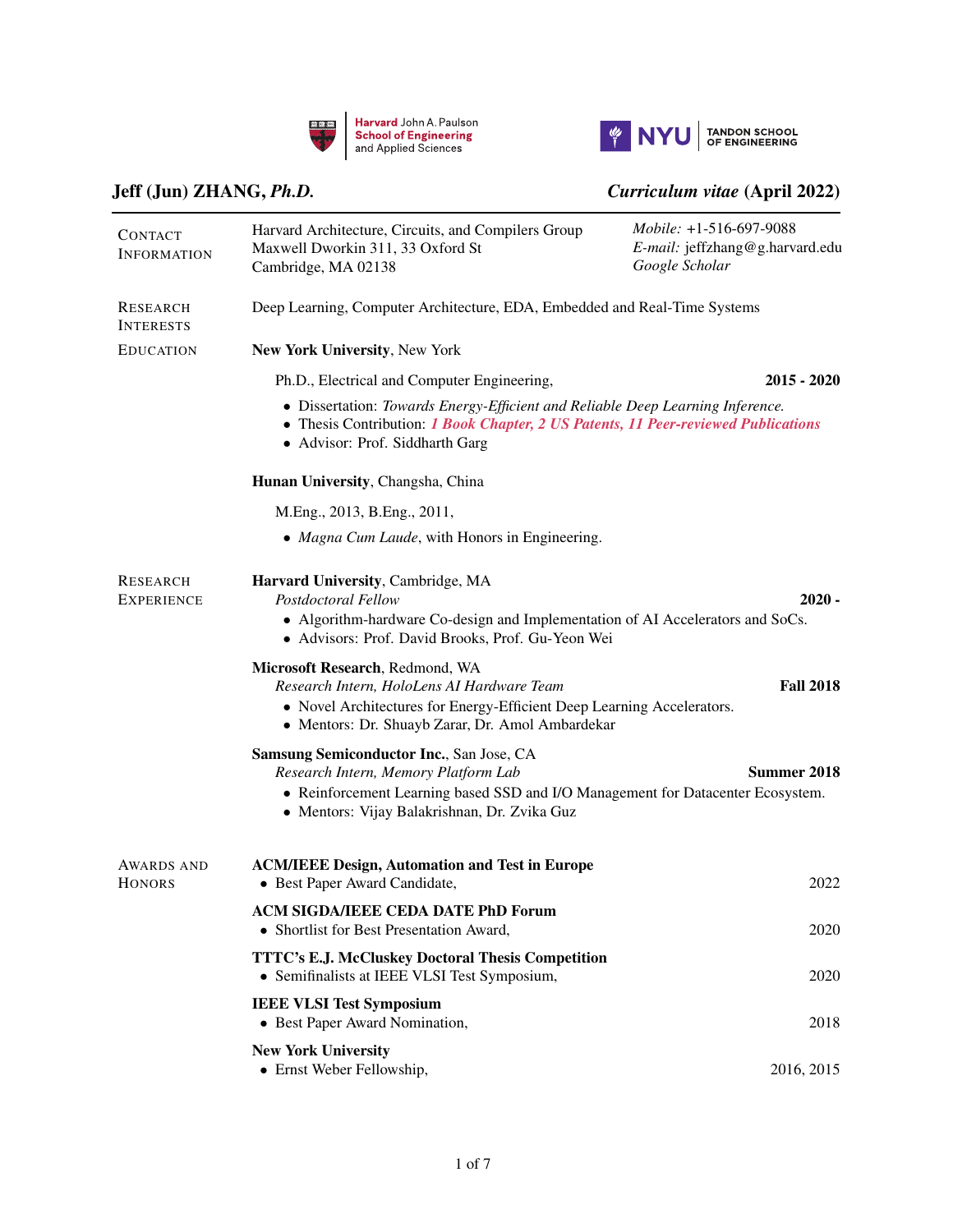|                           | <b>Ministry of Education of China</b><br>• National Scholarship for graduate students (top $1\%$ ),<br>• National Scholarship (top $2\%$ ),                                                                                                                                                                                                                                                                                                                                                                                          | 2012<br>2010, 2008                                       |
|---------------------------|--------------------------------------------------------------------------------------------------------------------------------------------------------------------------------------------------------------------------------------------------------------------------------------------------------------------------------------------------------------------------------------------------------------------------------------------------------------------------------------------------------------------------------------|----------------------------------------------------------|
|                           | <b>Hunan University</b><br>• Excellent Graduate Student,<br>• Hunan University Fellowships for Master's Studies (top 10%),<br>• Outstanding Graduates of Hunan Province (top $1\%$ ),<br>• Merit Student, Excellent Student Cadre (top 4%),<br>• The First Class Scholarship (top $5\%$ ),<br>• Pacemaker to Merit Student (top 0.1%), HIGHEST honor,                                                                                                                                                                                | 2012<br>2011<br>2011<br>2011, 2010, 2008<br>2009<br>2009 |
| <b>BOOK CHAPTERS</b>      | B.1 Hanif, M., Khalid, F., Rehman, S., Zhang, J., Liu, K., Theocharides, T., Artussi, A., Garg,<br>S., and Shafique, M. "Robust Computing for Machine Learning-Based Systems", in<br>Dependable Embedded Systems. Springer. 2021.                                                                                                                                                                                                                                                                                                    |                                                          |
| US PATENTS                | U.2 Ambardekar A., Zarar, S., Zhang, J. Selectively controlling memory power for schedule<br>computations, US Patent App. 16/355,086, 2020.                                                                                                                                                                                                                                                                                                                                                                                          |                                                          |
|                           | U.1 Zarar, S., Ambardekar A., Zhang, J. Compression-encoding scheduled inputs for matrix<br>computations, US Patent App. 16/261,199, 2020.                                                                                                                                                                                                                                                                                                                                                                                           |                                                          |
| CONFERENCE<br>PROCEEDINGS | Note: [C.4–11] are published at NYU and included in the Ph.D. thesis.<br>C.19 Jia, T., Mantovani., P., Cassel dos Santos, M., Giri., D., Zuckerman., J., Loscalzo., E.J.,<br>Cochet., M., Swaminathan., K., Tombesi., G., Zhang, J., Chandramoorthy., N., Well-<br>man., J.D., Tien, K., Carloni., L.P., Shepard., K., Brooks., D., Wei., G., Bose., P. A<br>12nm Agile-Designed SoC for Swarm-Based Perception with Heterogeneous IP Blocks,<br>a Reconfigurable Memory Hierarchy, and an 800MHz Multi-Plane NoC.<br>[Under Review] |                                                          |
|                           | C.18 Tan, C., Tambe, T., Zhang, J., Fang, B., Geng, T., Wei, G., Brooks, D., Tumeo, A.,<br>Gopalakrishnan, G., Li, A. ASAP-Automatic Synthesis of Area-Efficient and Precision-<br>Aware CGRA. ACM 36th International Conference on Supercomputing (ICS 2022).<br>(Acceptance rate: 23.6%)                                                                                                                                                                                                                                           |                                                          |
|                           | C.17 Zhang, W., Zhang, J., Xie, M., Liu, T., Wang, W., and Pan, C. M2M-Routing: Environ-<br>mental Adaptive Multi-agent Reinforcement Learning based Multi-hop Routing Policy<br>for Self-Powered IoT Systems. ACM/IEEE 25th Design, Automation and Test in Europe<br>(DATE 2022). Antwerp, Belgium. Mar., 2022. (Acceptance rate: 25%)                                                                                                                                                                                              |                                                          |
|                           | C.16 Zhang, S., Wang, R., Ma, D., Zhang, J., Yin, X., and Jiao, X. Energy-Efficient Brain-<br>Inspired Hyperdimensional Computing Using Voltage Scaling. ACM/IEEE 25th De-<br>sign, Automation and Test in Europe (DATE 2022, Interactive Presentation). Antwerp,<br>Belgium. Mar., 2022. (Acceptance rate: 34%) Best Paper Award Candidate.                                                                                                                                                                                         |                                                          |
|                           | C.15 Gupta, U., Hsia, S., Zhang, J., Wilkening, M., Pombra, J., Lee, H., Wei, G., Wu, C., and<br>Brooks, D. RecPipe: Co-designing Models and Hardware to Jointly Optimize Recom-<br>mendation Quality and Performance. IEEE/ACM 54th International Symposium on<br>Microarchitecture (MICRO 2021). Oct., 2021. (Acceptance rate: 94/430=21.9%)<br>Artifact Evaluation: Available, Functional, Reproduced.                                                                                                                            |                                                          |
|                           | C.14 Zhang, J., Agostini, N., Song, S., Tan, C., Limaye, A., Amatya, V., Manzano, J., Minutoli,<br>M., Castellana, V., Tumeo, A., Wei, G., and Brooks, D. Towards Automatic and Agile<br>AI/ML Accelerator Design with End-to-End Synthesis. IEEE 32nd International Con-<br>ference on Application-specific Systems, Architectures and Processors (ASAP 2021,<br>Special Session). Jul., 2021.                                                                                                                                      |                                                          |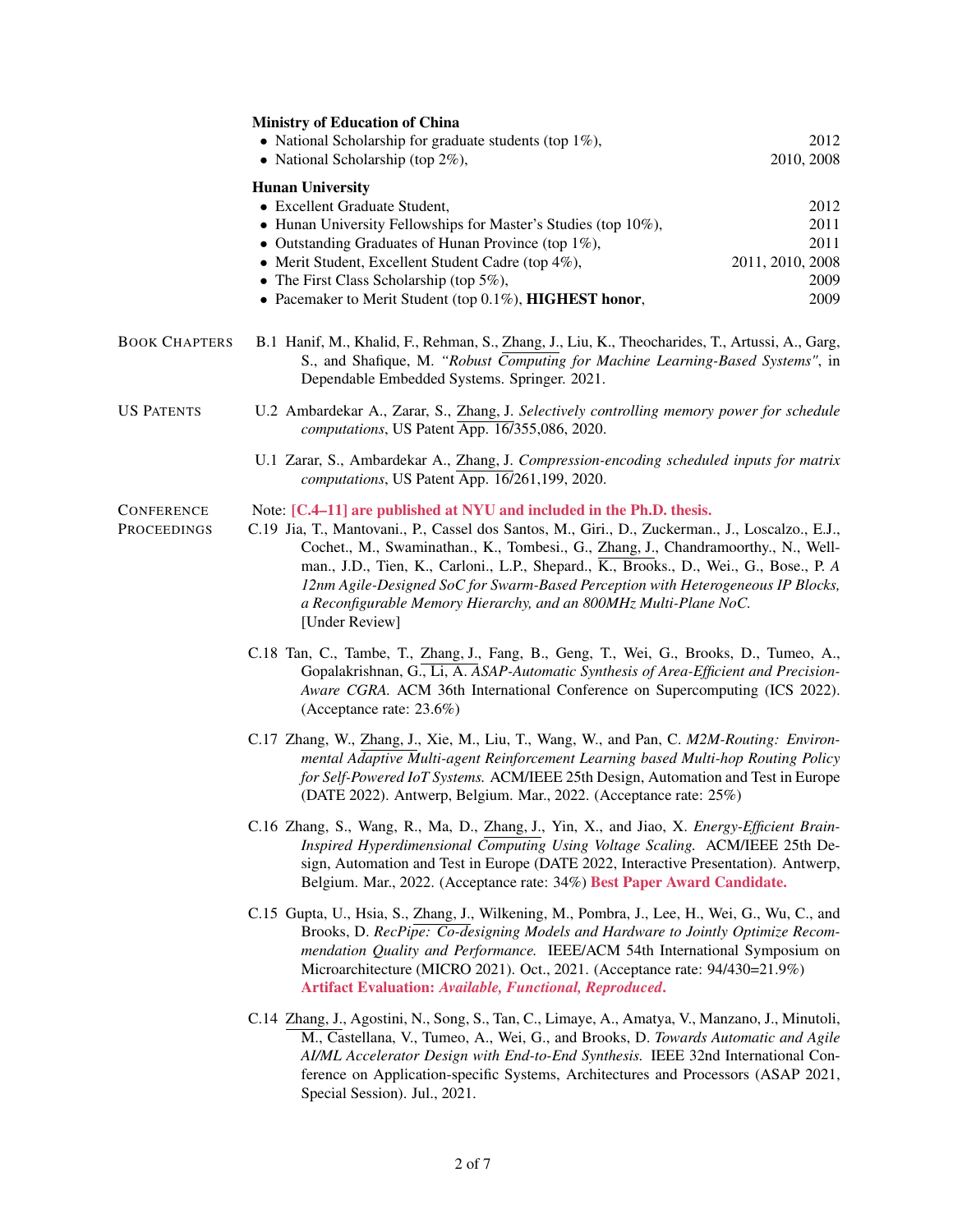- C.13 Tan, C., Agostini, N., Zhang, J., Minutoli, M., Castellana, V., Xie, C., Geng, T., Li, A., Barker, K., and Tumeo, A. *OpenCGRA: Democratizing Coarse-Grained Reconfigurable Arrays.* IEEE 32nd International Conference on Application-specific Systems, Architectures and Processors (ASAP 2021, Invited Paper). Jul., 2021.
- C.12 Zhang, W., Liu, T., Zhang, J., and Pan, C. *SAC: A Novel Multi-hop Routing Policy in Hybrid Distributed IoT System based on Multi-agent Reinforcement Learning.* IEEE 22nd International Symposium on Quality Electronic Design (ISQED 2021). Apr., 2021.
- C.11 Zhang, J., Elnikety, S., Zarar, S., Gupta, A., and Garg, S. *Model-Switching: Dealing with Fluctuating Workloads in Machine-Learning-as-a-Service Systems.* USENIX 12th Workshop on Hot Topics in Cloud Computing (HotCloud 2020), co-located with USENIX Annual Technical Conference (ATC 2020). Boston. July., 2020. (Acceptance rate: 22/95=23%)
- C.10 Zhang, J., Raj, P., Zarar, S., Ambardekar, A., and Garg, S. *CompAct: On-chip Compression of Activations for Low Power Systolic Array Based CNN Acceleration.* ACM International Conference on Compilers, Architecture, and Synthesis for Embedded Systems (CASES) in conjunction with (ESWEEK 2019). New York. Oct., 2019. (Acceptance rate: 16/75=21%)

Also appears at ACM Transactions on Embedded Computing Systems (TECS).

- C.9 Zhang, J., Liu, K., Khalid, F., Hanif, M., Rehman, S., Theocharides, T., Artussi, A., Shafique, M., and Garg, S. *Building Robust Machine Learning Systems: Current Progress, Research Challenges, and Opportunities.* ACM/IEEE 56th Design Automation Conference (DAC 2019, Special Session). Las Vegas. Jun., 2019.
- C.8 Zhang, J., Garg, S. *FATE: Fast and Accurate Timing Error Prediction Framework for Low Power DNN Accelerator Design.* ACM/IEEE 37th Internation Conference on Computer Aided Design (ICCAD 2018). San Diego. Nov., 2018. (Acceptance rate: 98/396 = 24.7%)
- C.7 Zhang, J., Rangineni, K., Ghodsi, Z., and Garg, S. *ThUnderVolt: Enabling Aggressive Voltage Underscaling and Timing Error Resilience for Energy Efficient Deep Neural Network Accelerators.* ACM/IEEE 55th Design Automation Conference (DAC 2018). San Francisco. Jun., 2018. (Acceptance rate: 168/691=24.3%) Interviewed by *the Next Platform.*
- C.6 Zhang, J., Gu, T., Basu., K., and Garg, S. *Analyzing and Mitigating the Impact of Permanent Faults on a Systolic Array Based Neural Network Accelerator.* IEEE VLSI Test Symposium (VTS 2018) . San Francisco. Apr., 2018. Best Paper Award Nomination.
- C.5 Zhang, J., Garg, S. *BandiTS: Dynamic Timing Speculation Using Multi-Armed Bandit Based Optimization.* ACM/IEEE 20th Design, Automation and Test in Europe (DATE 2017). Lausanne, Switzerland. Mar., 2017. (Acceptance rate: 24%)
- C.4 Yasin, A., Zhang, J., Chen, H., Garg, S., Roy, S., and Chakrabory, K. *Synergistic Timing Speculation for Multi-threaded Programs.* ACM/IEEE 53th Design Automation Conference (DAC 2016). Austin. Jun., 2016. (Acceptance rate: 152/876=17%)
- C.3 Cui, X., Zhang, J., Wu, K., and Sha, E. *Efficient Feasibility Analysis of DAG Scheduling with Real-Time Constraints in the Presence of Faults.* IEEE 19th Asia and South Pacific Design Automation Conference (ASP-DAC 2014). Singapore. Jan., 2014.
- C.2 Zhang, J., Sha, E., Zhuge, Q., Yi, J., and Wu, K. *Efficient Fault-Tolerant Scheduling on Multiprocessor Systems via Replication and Deallocation.* IEEE/IFIP 11th International Conference on Embedded and Ubiquitous Computing (EUC 2013). Zhangjiajie, China. Nov., 2013. Distinguished Paper.

Also appears at International Journal of Embedded Systems (IJES).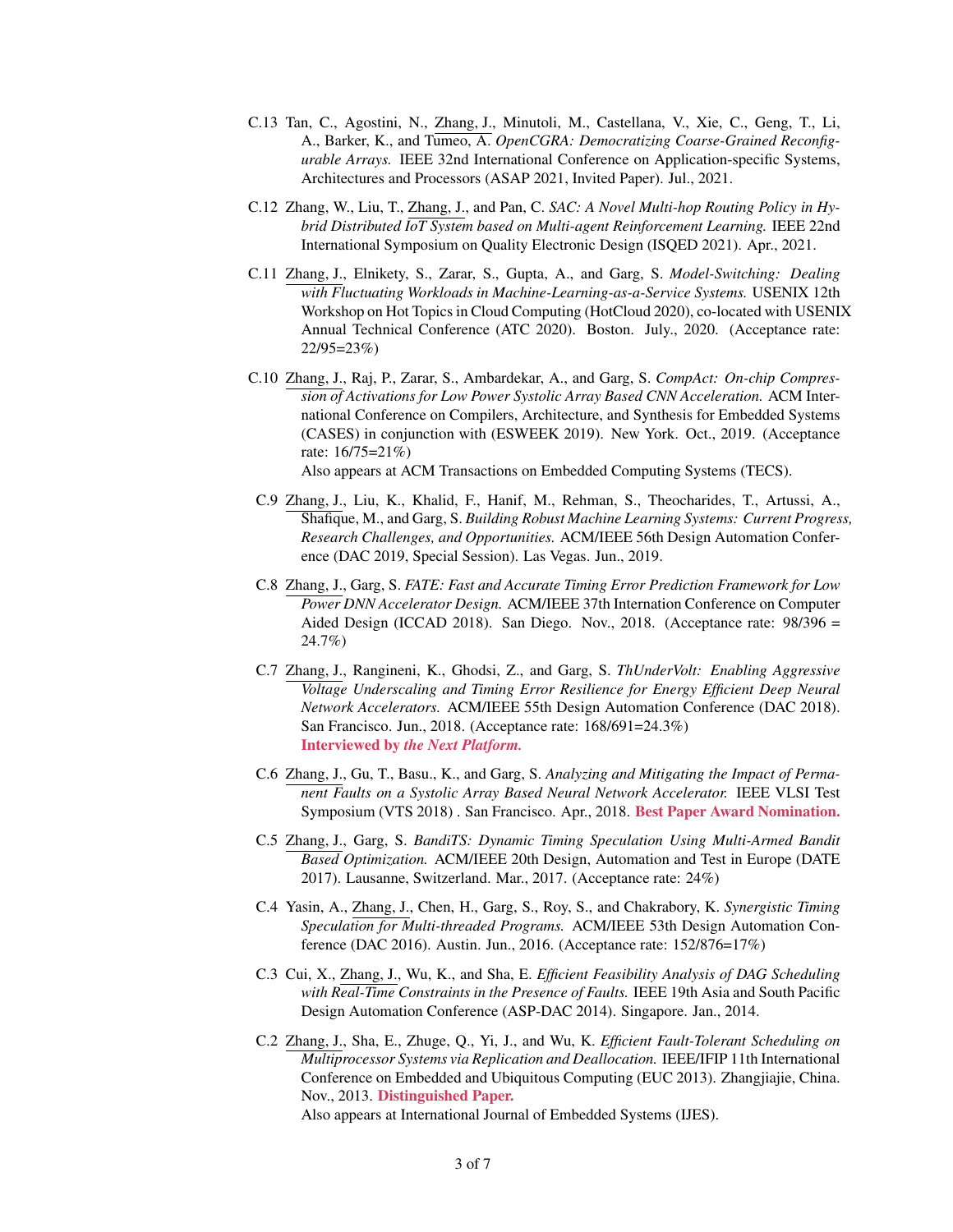C.1 Zhang, J., Deng, T., Gao, Q., Zhuge, Q., and Sha, E. *Optimizing Data Allocation for Loops on Embedded Systems with Scratch-Pad Memory.* IEEE 18th International Conference on Embedded and Real-Time Computing Systems and Applications (RTCSA 2012). Seoul. Aug., 2012.

Note: [J.6–9] are published at NYU; and [J.7–9] are included in the Ph.D. thesis.

JOURNAL **PUBLICATIONS** 

- J.13 Curzel, S., Agostini, N., Castellana, V., Manzano, J., Zhang, J., Brooks, D., Wei, G., Ferrandi, F., and Tumeo, A., *End-to-end Synthesis of Dynamically Scheduled Machine Learning Accelerators.* IEEE Transactions on Computers, Special Issue on Hardware Acceleration of Machine Learning. [Under Review]
- J.12 Zhang, W., Pan, C., Liu, T., Zhang, J., Sookhak, M., and Xie, M., *Self-sustaining IoT Systems with Optimized Topology and Intelligent Routing.* ACM Transactions on Cyber-Physical Systems (TCPS). [Under Review]
- J.11 Agostini, N., Curzel, S., Zhang, J., Limaye, A., Tan, C., Amatya, V., Minutoli, M., Castellana, V., Manzano, J., Brooks, D., Wei, G., and Tumeo, A., *Bridging Python to Silicon Smartly: The SODA Toolchain.* IEEE Micro, Special Issue on Compiling for Accelerators. [Major Revision]
- J.10 Yin, M., Veldanda, A., Trivedi, A., Zhang, J., Pfeiffer, K., Hu, Y., Garg, S., Erkip, E., Righetti, L., and Rangan, S., *Millimeter Wave Wireless Assisted Robot Navigation with Link State Classification.* IEEE Open Journal of the Communications Society (OJ-COMS). 2022.
- J.9 Zhang, J., Raj, P., Zarar, S., Ambardekar, A., and Garg, S. *CompAct: On-chip Compression of Activations for Low Power Systolic Array Based CNN Acceleration.* ACM Transactions on Embedded Computing Systems (TECS), Special Issue on Papers from ESWeek 2019. Two US Patents Granted with Microsoft.
- J.8 Zhang, J., Ghodsi, Z., Rangineni, K., and Garg, S. *Enabling Timing Error Resilience for Low-Power Systolic-Array Based Deep Learning Accelerators.* IEEE Design & Test, Special Issue on Robust and Resource-Constrained ML. 2019.
- J.7 Zhang, J., Basu, K. and Garg, S. *Fault-Tolerant Systolic Array Based Accelerators for Deep Neural Network Execution.* IEEE Design & Test. 2019. Top 5 Accessed Articles in March 2021.
- J.6 Cui, X., Zhang, J., Wu, K., Garg, S. and Karri, R. *Split Manufacturing Based Register Transfer Level Obfuscation.* ACM Journal on Emerging Technologies in Computing. 2019.
- J.5 Wang, Y., Li, K., Zhang, J., and Li, K. *Energy Optimization for Data Allocation with Hybrid SRAM+ NVM SPM.* IEEE Transactions on Circuits and Systems I: Regular Papers. 2017.
- J.4 Sha, E., Wang, L., Zhuge, Q., Zhang, J., and Liu, J. *Power Efficiency for Hardware/software Partitioning with Time and Area Constraints on MPSoCs.* International Journal of Parallel Programming (IJPP). Special Issue on Top Papers from IFIP 10th Network and Parallel Computing. 2015. Springer.
- J.3 Peng, S., Ouyang, A., and Zhang, J.. *An Adaptive Invasive Weed Optimization Algorithm.* International Journal of Pattern Recognition and Artificial Intelligence. 2015.
- J.2 Zhang, J., Sha, E., Zhuge, Q., Yi, J., and Wu, K. *Efficient Fault-Tolerant Scheduling on Multiprocessor Systems via Replication and Deallocation.* International Journal of Embedded Systems (IJES). Distinguish paper from IEEE 10th Embedded and Ubiquitous Computing. 2014.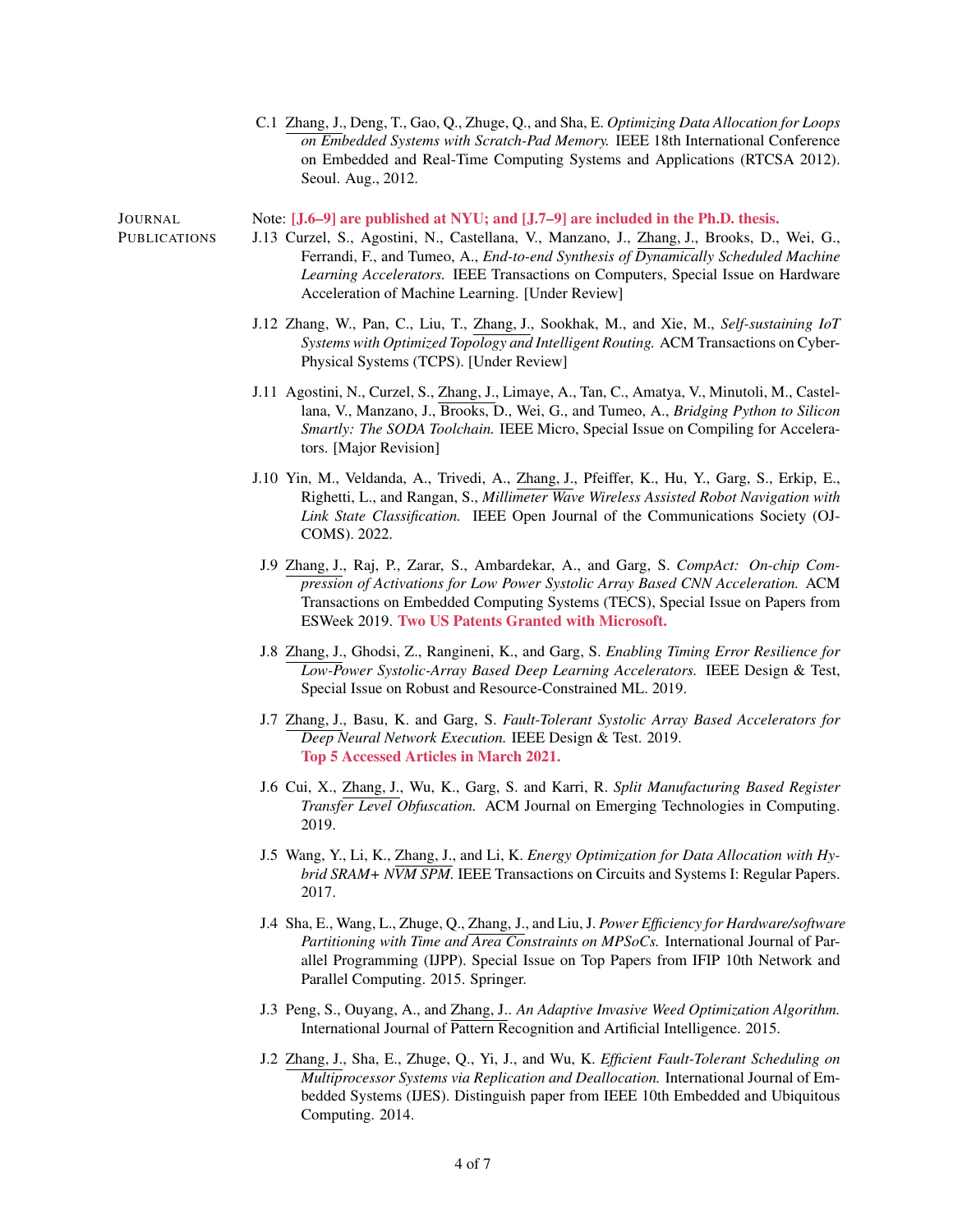|                                                   | J.1 Zhang, J., Deng, T., Gao, Q., Zhuge, Q., and Sha, E. Optimizing Data Placement of Loops<br>for Energy Minimization with Multiple Types of Memories. Journal of Signal Process-<br>ing Systems (JSPS). 2013. Springer.                                                                                                                                                                                                                                                                                                                                                                                                                                                                        |  |
|---------------------------------------------------|--------------------------------------------------------------------------------------------------------------------------------------------------------------------------------------------------------------------------------------------------------------------------------------------------------------------------------------------------------------------------------------------------------------------------------------------------------------------------------------------------------------------------------------------------------------------------------------------------------------------------------------------------------------------------------------------------|--|
| POSTERS,<br>PREPRINTS AND<br><b>INVITED TALKS</b> | Note: [P.2, P.4–9] are talks related to P.h.D thesis contributions.<br>P.10 SODALITE: Software Defined Accelerators from Learning Tools Environment.<br>Presenter, NSF Workshop on Machine Learning Hardware Breakthroughs Towards Green<br>AI and Ubiquitous On-Device Intelligence, Nov., 2020                                                                                                                                                                                                                                                                                                                                                                                                 |  |
|                                                   | P.9 Energy Efficient and Reliable Deep Learning Accelerator Design.<br>Guest Lecture, ECE 8405, Villanova University, Apr. 2021<br>Presenter, NSF Workshop on Machine Learning Hardware Breakthroughs Towards Green<br>AI and Ubiquitous On-Device Intelligence, Nov., 2020<br>Guest Lecture, ECE 538, The University of New Mexico, Oct., 2020<br>Harvard Architecture, Circuits, and Compilers Group, Aug., 2020<br>ACM SIGDA/IEEE CEDA DAC PhD Forum. Online. July., 2020.<br>ACM SIGDA/IEEE CEDA DATE PhD Forum. Grenoble, France. Mar., 2020.<br>TTTC's E.J. McCluskey Doctoral Thesis Competition. San Diego, CA. Apr., 2020.<br>Microsoft HoloLens Team. Redmond, WA, USA. Aug. 28, 2018. |  |
|                                                   | P.8 Model-Switching: Dealing with Fluctuating Workloads in MLaaS Systems.<br>Invited Talk, Microsoft Advertising Group. Sunnyvale, CA, USA. Apr. 14, 2020.                                                                                                                                                                                                                                                                                                                                                                                                                                                                                                                                       |  |
|                                                   | P.7 Leveraging Model Diversity for High QoS Deep Learning Inference in the Clouds.<br>Workshop on Hardware and Algorithms for Learning On-a-Chip (HALO 2019) in con-<br>juction with ICCAD 2019. Westminster, CO. Nov. 7, 2019.                                                                                                                                                                                                                                                                                                                                                                                                                                                                  |  |
|                                                   | P.6 CompAct TPU: Enabling Compressed Activation Memories for Low-Power DNN Accel-<br>eration.<br>Work-in-Progress Session of the ACM/IEEE 56th Design Automation Conference (DAC<br>2019). Las Vegas. Jun. 2-6, 2019.                                                                                                                                                                                                                                                                                                                                                                                                                                                                            |  |
|                                                   | P.5 Energy-Efficient and Fault-Tolerant Hardware Accelerators for Deep Learning.<br>NYU WIRELESS Open House. Brooklyn, NY, USA. Jan. 25, 2019.                                                                                                                                                                                                                                                                                                                                                                                                                                                                                                                                                   |  |
|                                                   | P.4 SparseTPU: Exploiting Sparsity for Energy-Efficiency in Systolic Arrays.<br>Microsoft Research. Redmond, WA, USA. Nov. 16, 2018.                                                                                                                                                                                                                                                                                                                                                                                                                                                                                                                                                             |  |
|                                                   | P.3 RL-IOD: Minimizing SSD Read Tail Latency.<br>Samsung Semiconductor Memory Platform Lab. San Jose, CA, USA. Aug. 8, 2018.                                                                                                                                                                                                                                                                                                                                                                                                                                                                                                                                                                     |  |
|                                                   | P.2 Enabling Extreme Energy Efficiency Via Timing Speculation for Deep Neural Network<br>Accelerators.<br>Workshop of the 1st Computational Intelligence & Soft Computing (CISC 2017) in<br>conjunction with PACT 2017. Portland, Oregon, USA. Sep. 10, 2017.                                                                                                                                                                                                                                                                                                                                                                                                                                    |  |
|                                                   | P.1 Massad, ME., Zhang, J., Garg, S. and Tripunitara, MV. Logic Locking for Secure Out-<br>sourced Chip Fabrication: A New Attack and Provably Secure Defense Mechanism.<br>arXiv:1703.10187. 2017.                                                                                                                                                                                                                                                                                                                                                                                                                                                                                              |  |
| <b>RESEARCH</b><br><b>MENTORING</b>               | • Vikas Natesh, Thierry Tambe (PhD - Harvard)<br>Spring 2021<br>Project: Exploring the use of Non-volatile Memories in 3DIC Architectures.                                                                                                                                                                                                                                                                                                                                                                                                                                                                                                                                                       |  |
|                                                   | <b>Fall 2020</b><br>• Akshaj Veldanda, Mingsheng Yin (PhD - NYU)<br>Project: Cooperative Action-perception Manipulation over 5G.<br>Publication: [J.11] IEEE OJ-COMS                                                                                                                                                                                                                                                                                                                                                                                                                                                                                                                             |  |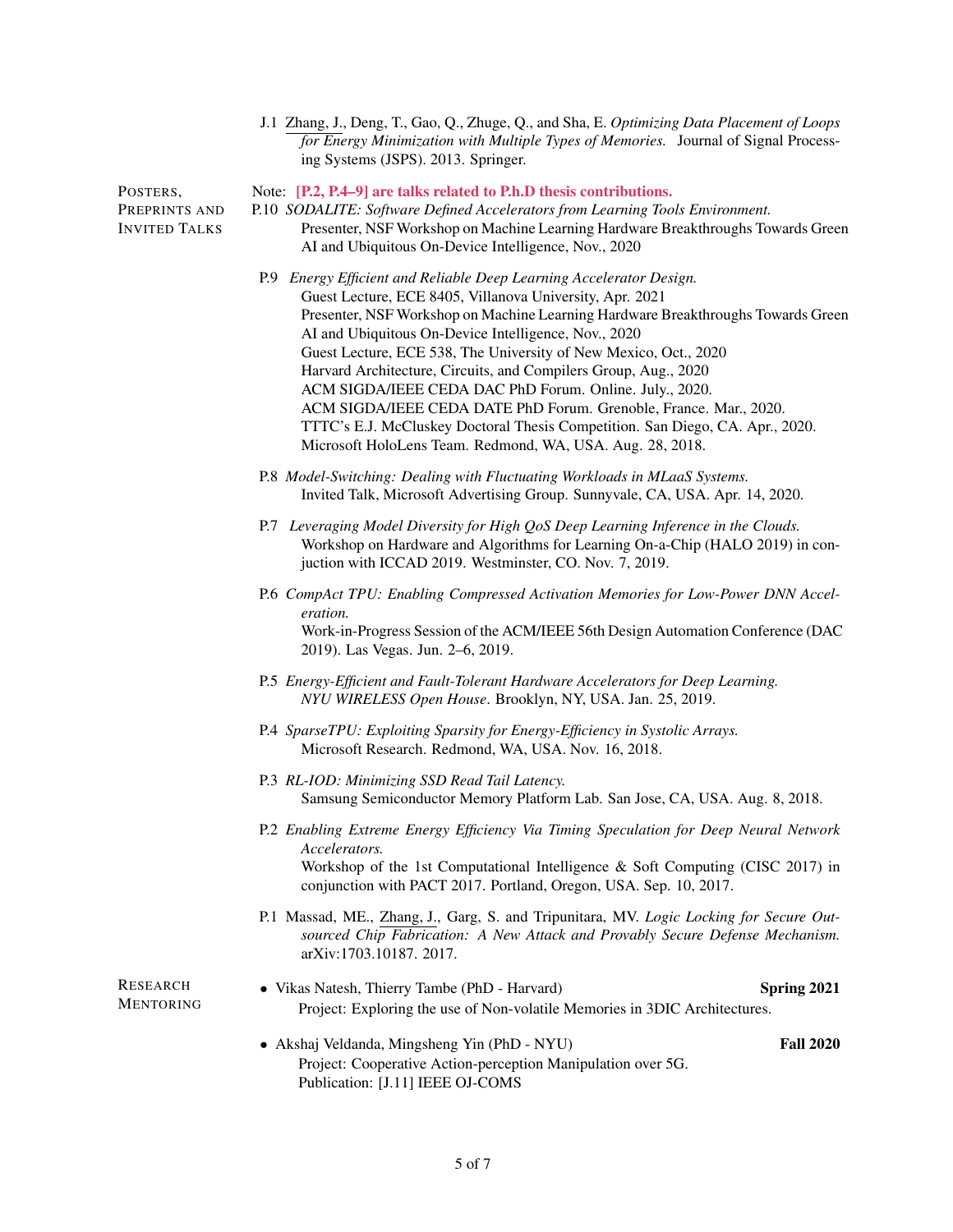|                                   | • Parul Raj (MSc - NYU)                                                                                                                                                                | Spring 2019      |
|-----------------------------------|----------------------------------------------------------------------------------------------------------------------------------------------------------------------------------------|------------------|
|                                   | Project: Systolic Array Based CNN Accelerator on FPGA.<br>Publication: [C.10] ESWeek'19, [J.9] ACM TECS'19, NYU Master thesis<br>First Employer: Design Verification Engineer at Apple |                  |
|                                   | • Monish Narendra Kapadia, Karan Mamaniya (MSc - NYU)<br>Project: Thermal Analysis for Deep Learning Accelerators.                                                                     | Spring 2019      |
|                                   | • Rafael Jin (MSc - NYU)                                                                                                                                                               | Spring 2018      |
|                                   | Project: Optimization on Bandwidth-constraint Systolic Array for CNN.<br>Publication: NYU Master thesis<br>First Employer: Software Engineer at Akuna Capital                          |                  |
|                                   | • Fengyang Jiang (MSc - NYU)                                                                                                                                                           | <b>Fall 2017</b> |
|                                   | Project: Physical Design Optimization for CNN Acceleration.<br>First Employer: Ph.D. student at Pennsylvania State University                                                          |                  |
|                                   | • Kartheek Rangineni (Undergraduate - IIT/NYU)                                                                                                                                         | Summer 2017      |
|                                   | Project: Efficient Deep Learning Accelerator Design.<br>Publication: [C.7] DAC'18, [J.8] IEEE Design & Test'19<br>First Employer: Firmware Engineer at Intel                           |                  |
| Professional<br><b>EXPERIENCE</b> | Harvard University, Cambridge, Machachusetts<br><b>Teaching Assistant</b><br>• Design of VLSI Circuits and Systems.                                                                    | Spring 2022      |
|                                   | Harvard University, Cambridge, Machachusetts<br>Course Assistant<br>• Topics in Mixed-Signal Integrated Circuits.                                                                      | Spring 2021      |
|                                   | New York University, Brooklyn, New York<br><b>Teaching Assistant</b><br>• Fall 2016, 2017, Computer Architecture.<br>• Spring 2017, Introduction to VLSI.                              | $2016 - 2017$    |
|                                   | Oklahoma State Universiy, Stillwater, Oklahoma<br><b>Visiting Student</b><br>• Compiler Optimization for Embedded Non-Volatile Memories.<br>• Advisor: Professor Jingtong Hu.          | Spring 2015      |
|                                   | Columbia University, New York, New York<br><b>Visiting Student</b>                                                                                                                     | Spring 2014      |
|                                   | Chongqing University, Chongqing, China<br><b>Research Assistant</b><br>• Performance-Aware Fault Tolerant Design for Multiprocessors.<br>· Advisor: Professor Edwin Sha.               | 2013             |
|                                   | SZZT Electronics Shenzhen Co., Ltd., Shenzhen, China<br>Undergraduate Intern<br>• Encryption driver development for PIN PAD.<br>• System design for financial self-service terminals.  | $2010 - 2011$    |